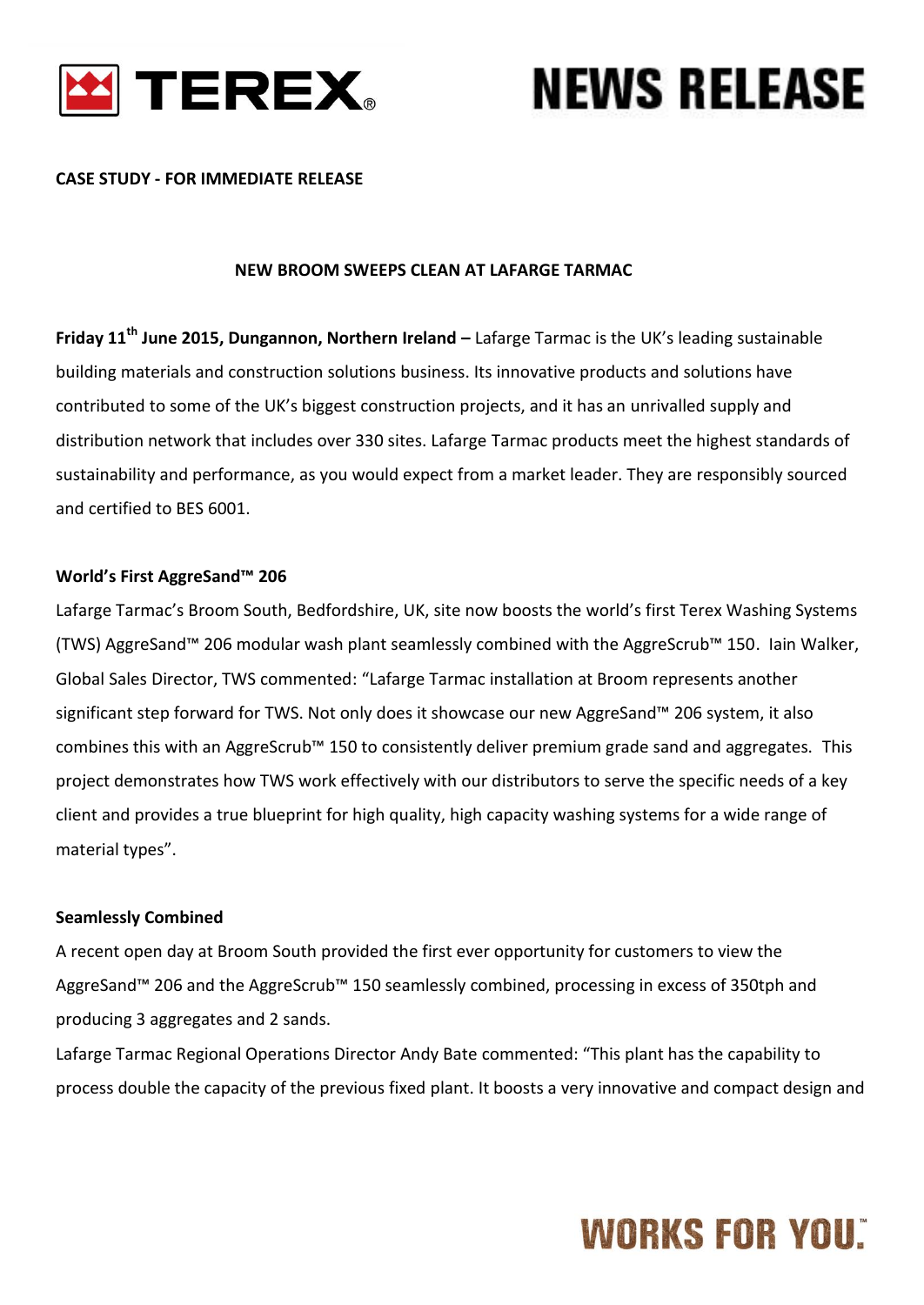

gives us the ability, especially on sand production, to have ultimate flexibility, so we can make two sands at varying cuts. We have a 0-4mm concrete sand and a 0-2mm fine sand."

Bate, added "The criteria we considered for the Broom site for the processing plant was one of high capacity, high efficiency and something that was within our planning constraints, so it had to be something that was pretty low level with a low ground pressure footprint. What we got with TWS and Duo PLC was a highly efficient plant offering ultimate flexibility and the ability to produce the variations and high specification we needed. Working in conjunction with TWS and Duo PLC allowed us to deliver a high capacity, cost effective solution and ultimately meet the varying market needs. We are seeing an increasing market demand in this area but when the need arises we can take this model and transfer it anywhere within out industrial footprint across Lafarge Tarmac."

Alex Moss, Managing Director, Duo PLC, commented "This plant has allowed us to develop a solution with the client and work as one. Critical to this process was understanding what their specific demands were so we could bring to the table a solution to meet their requirements and variations. Acquiring information on their feed material, end user and market demands was fundamental to develop a solution specific for them. The AggreSand™ 206 and AggreScrub™ 150 set-up allows you to change with the market and very quickly you can move these plants from site to site if required, it is totally self-contained and has the flexibility to develop where you want to go as the market trends change. This plant is the ideal solution for sites that were previously not economically viable due to cost of penalties. This plant makes many more sites and materials bring value to the market place."

#### **1000'S of Tons**

The AggreSand™ concept pre-wired & pre-plumbed with quick installation was particularly intriguing to Lafarge Tarmac as a solution to their specific needs, far removed from other wash plant installations they experienced in the past. The material to be processed at Broom required scrubbing in order to produce a clean aggregate suitable for drainage, decorative stone and concrete production. The AggreSand™ 165 was originally selected and installed in June 2014 and had been producing 1000's of tons of quality clean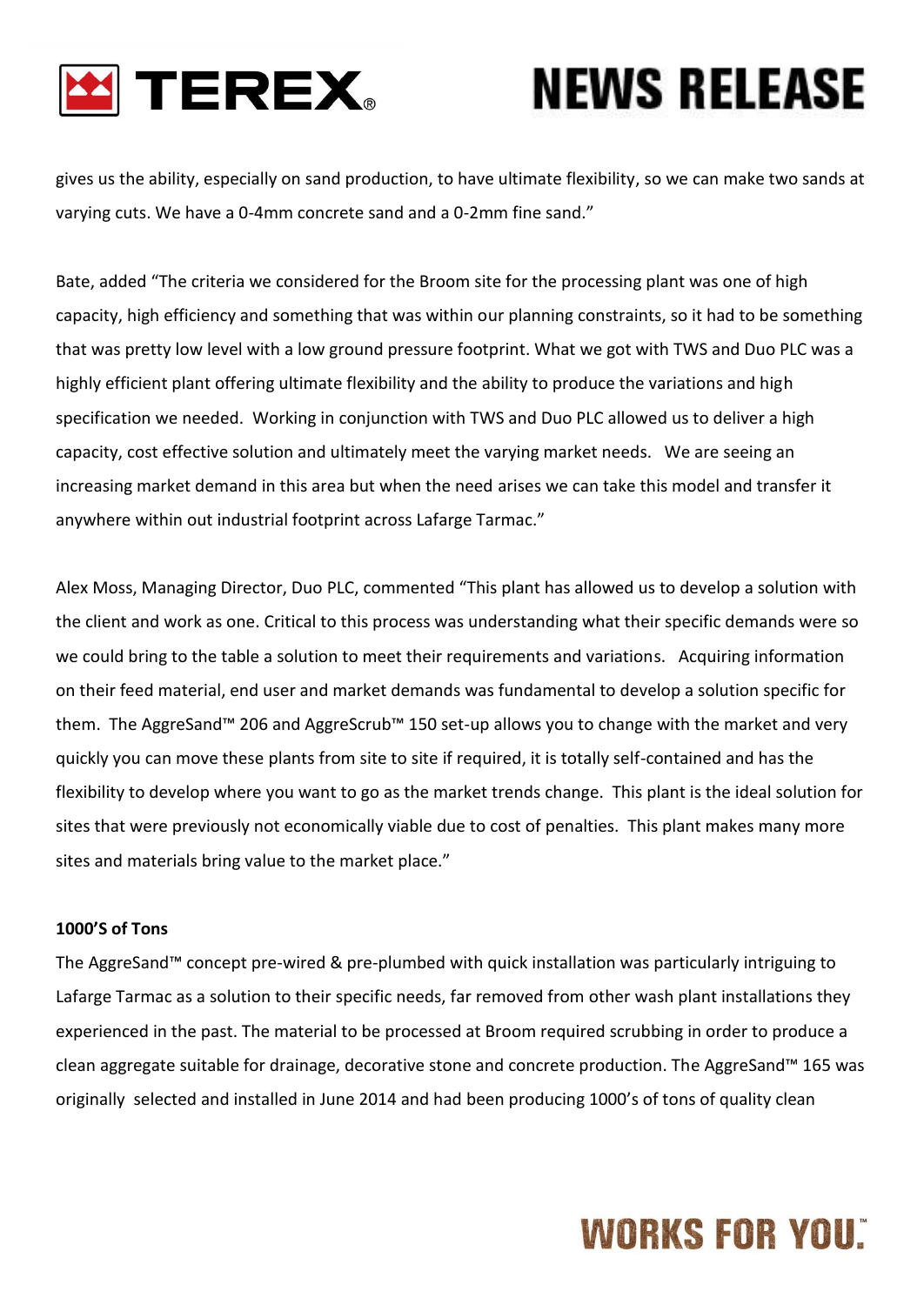

aggregate and two in spec mortar and concrete sands. The continued strengthening of the UK aggregate market prompted Lafarge Tarmac management to approach Duo Plc once more to investigate how production could be increased further. Lafarge Tarmac particularly liked the modular concept of the AggreSand™, however they required increased production to meet the constantly growing demand. TWS had just announced details of the larger capacity AggreSand™ 206 as well as the AggreScrub™ 150, which was set to be the next ideal combined solution for Lafarge Tarmac's specific requirements.

#### **Increased Production Capacity**

TWS Applications and Design engineers, together with Duo Plc, visited the Broom site to meet with management to identify and suggest a plant that would address their specific needs. The AggreScrub™ 150 offers increased production capacity and increased levels of access in comparison to the previous PS120 range. The seamless combination of the AggreSand™ 206 and AggreScrub™ 150 was particularly appealing to Lafarge Tarmac in terms of access, serviceability and modularity. The recognized efficiencies and productivity of the previously installed AggreSand™ 165 at their site, combined with the additional capabilities of the larger capacity AggreSand™ 206, Lafarge Tarmac opted for this along with the AggreScrub™ 150 to provide the extra required capacity.

The larger capacity AggreSand™ 206 plant is now installed and fully commissioned at Broom, Bedfordshire, UK and is producing in excess of 350tph of three quality aggregates and two in spec sands. The plant consists of a bespoke feed system which can either be fed by wheel loader via a 12' vibrating grid, or by Lafarge Tarmac's existing land conveyor and radial feed conveyor. The feeder including the vibrating grid is electric hydraulically powered.

#### **Reaching New Heights**

The main inclined feed conveyor is 23m long and is inclined at  $18^0$  and is 1050mm wide. The conveyor is driven by two 11Kw electric motors and Bonfigoli® gearboxes mounted on either side of the drive drum. This set up not only provides balance to the conveyor but also gives enhanced torque characteristics. Lafarge Tarmac specified the use of cooper split bearings on this conveyor for ease of maintenance. The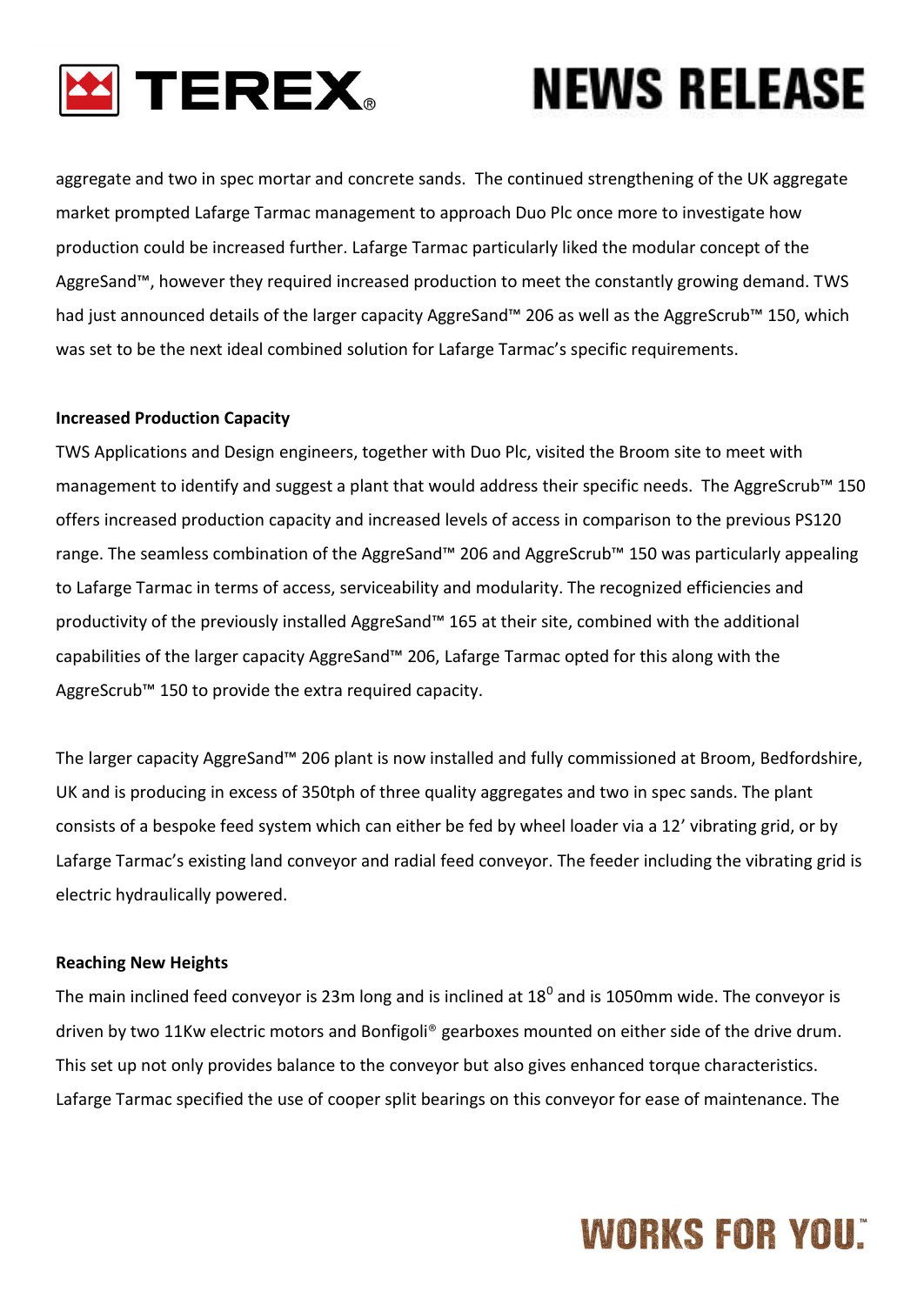

inclined feed conveyor has an integrated wash box complete with spray bar which pre-soaks the feed material before it reaches the rinsing screen.

#### **3 Decks**

The AggreSand™ 206 at Broom is a three deck version which utilizes ten individually controlled spray bars on each deck. The two bearing screen is fitted with polyurethane modular media on all three decks. The top deck acts as a protection deck removing any material above 80mm. The middle deck is a 40mm passing deck while the bottom deck is split, 2mm and 5mm to produce the required two sands. It is fitted with two 'stumpy' conveyors which deliver the over and mid-size material to two 65' stockpiling conveyors. Chutework on the AggreSand™ 206 employs the now well tested dead-box system which results in rock on rock set-up which is proving to give excellent wear properties.

#### **Sand Fit For A Castle**

The feed material at this site has a high sand to stone ratio which translated to a sand throughput approaching 350tph. TWS provided an innovative solution whereby the AggreSand™ single grade 200tph sand plant produces the concrete sand while a TWS FM 120C is utilized alongside the AggreSand™ 206 to produce the masonry sand. Currently the AggreSand™ 206 single grade sand plant which consists of one 45Kw 250/200 pump and two G4-660mm cyclones is producing clean in spec concrete sand. The FM 120 which has a 200/150 30Kw pump and one G4-660mm cyclone is producing in spec mortar sand. These two sands are produced on a split bottom deck on the AggreSand™ aggregate screen consisting of 2mm and 5mm apertures. A specially designed rubber-lined catchbox allows blending to take place so that an acceptable coarse and fine sand ratio can be achieved. The fine material is captured in one section of the two grade catchbox and piped to the FM120C's sump tank. The material between 40 and 80mm is washed and stockpiled and crushed periodically. The material between 5mm and 40mm is fed to the AggreScrub™ 150 for scrubbing and removal of clay conglomerates. The material to be scrubbed is fed via a specially extended (16m) conveyor which safely feeds this sticky material at 17<sup>0</sup> to the AggreScrub™ 150.

#### **Abrasive Scrubbing Action**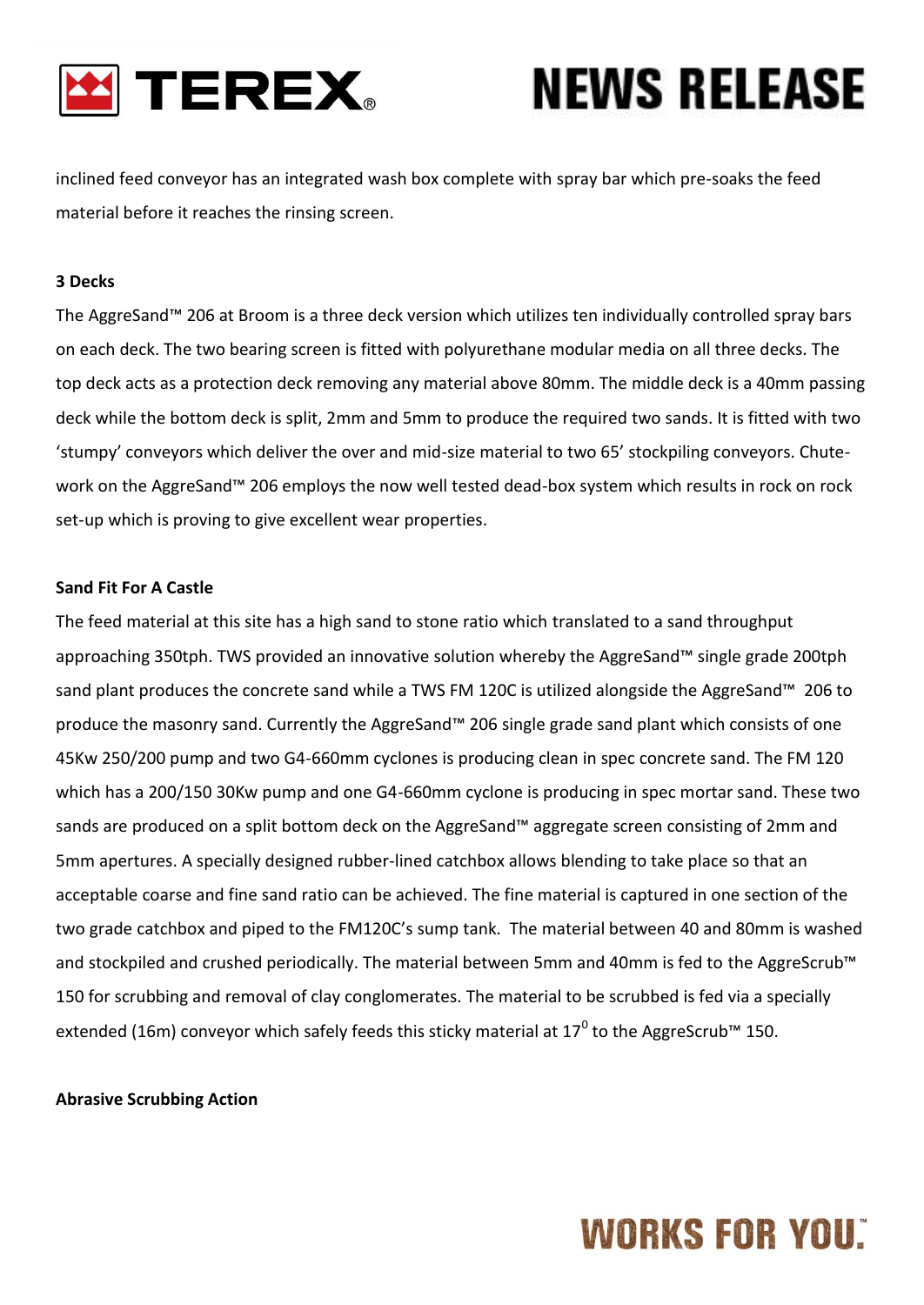

The AggreScrub™ 150 consists of an 8m hull fitted with two rotating shafts fitted with 30mm abrasion resistant blades. The blades convey the material from the feed end of the scrub to the aggregate rinsing/sizing screen. As the material travels through the hull the abrasive action of the aggregate as it collides with other aggregate (stone on stone) scrubs it clean and breaks up any clay conglomerates which are then floated off through the back of the AggreScrub™. Any organics such as roots or plastics are also floated off to be dewatered over the AggreScrub's™ 6 x 2 trash screen. Underflow from the trash screen is received in a catchbox under the screen and then gravity fed to the sump tank under the hull.

Scrubbed aggregate exits the main discharge of the AggreScrub™ 150 to a 12x5 part rinsing screen. The initial section of this screen is fitted with spray bars to rinse off any sand / grit residues produced during scrubbing. The rinsed grit is captured in a partial catchbox under the screen and is piped to the sump tank below the hull to join the trash screen underflows. This sump tank is fitted with a 100/100 centrifugal pump which pumps this dirty water back to the AggreSand™ 206 sand plant to recover any sand and make maximum use of internal water. The two deck 12x5 screen is fitted with polyurethane modular media to produce 5-10mm, 10-20mm, and 20-40mm clean aggregate. The three clean grades of aggregate are stockpiled using three TC6532 conveyors.

#### **Cutting Edge Control System**

The control system for this specific AggreSand™ wash plant is stored in a centralized cabin on the site which is one of the options offered by TWS on all AggreSand™, alternatively the panel can be mounted onto the machine, all of which are pre-wired. The option selected by Lafarge Tarmac means that the plant is supplied wired to isolators and wired to the centralized control panel on site. This option exemplifies the flexibility of TWS and the AggreSand™ concept to suit individual customer needs or preferences.

Miles Dobson, Head of Manufacturing, Lafarge Tarmac, commented: "It has given us a great deal of flexibility in the market. We started here with a smaller plant again supplied by TWS and Duo PLC and after looking at the market and the changes, we opted for a larger plant that has allowed for more flexibility to better serve the market and demands. It's modular in design, so we can change the modules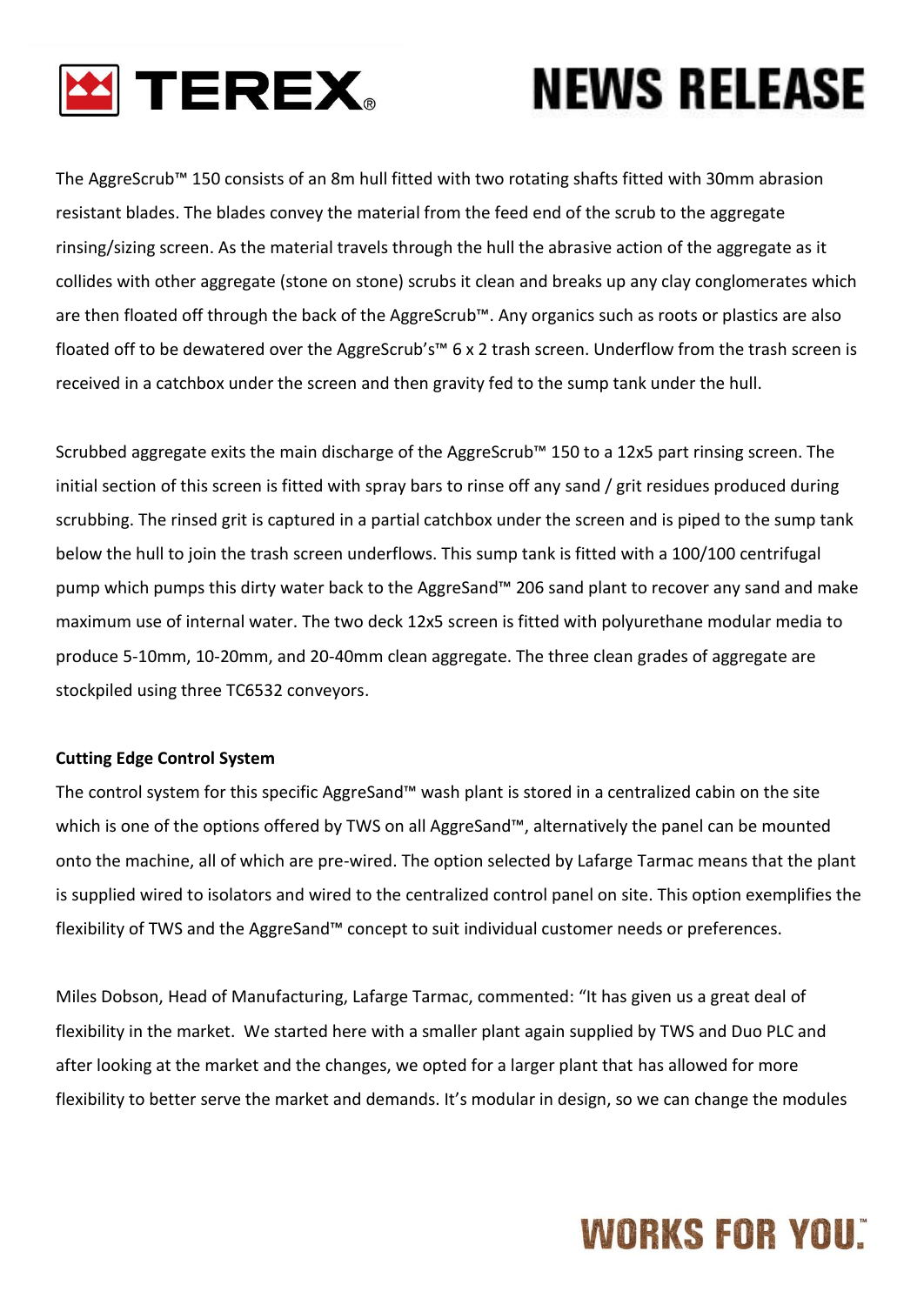

and we also have the ability to add a larger sand plant if the market changes. Moreover on the back of that we have built a strong relationship with Duo PLC and TWS and are excited about further installations underway at other Lafarge Tarmac sites. The fantastic thing about the AggreSand ™ is the modular design, allowing us to be flexible and fast in the market, it allows us to react quickly and in many ways, as we can see at this open day event, the proof is in the pudding, it was a very swift installation, running efficiently and is producing what we anticipated."

Lafarge Tarmac commented "We are seeking to unlock value with the supply partners they work with in new creative ways, taking a fresh approach to the acquisition of new assets, and working on a total cost over the life of their assets. Securing innovation by working in conjunction with partners like TWS to ensure a sustainable supply chain, and the assurance of supply of a continuous quality product, that is always fit for purpose, has allowed benefits to be derived from the overall availability of the plant to the quality of the product being produced and sold to our customers."

To find out more or to discuss specific washing requirements, contact us at [TWS.Sales@terex.com](mailto:TWS.Sales@terex.com) or visit our dedicated website which provides an overview of the full product offering at [www.terex.com/washing](http://www.terex.com/washing)

#### **About Terex**

Terex Corporation is a **lifting and material handling solutions** company reporting in five business segments: Aerial Work Platforms, Construction, Cranes, Material Handling & Port Solutions and Materials Processing. Terex manufactures a broad range of equipment serving customers in various industries, including the construction, infrastructure, manufacturing, shipping, transportation, refining, energy, utility, quarrying and mining industries. Terex offers financial products and services to assist in the acquisition of Terex equipment through Terex Financial Services. Terex **uses its website [\(www.terex.com\)](http://www.terex.com/) and Facebook page [\(www.facebook.com/TerexCorporation\)](http://www.facebook.com/TerexCorporation) to make information available to its investors and the market.**

For further Information contact: Elaine Donaghy Marketing Manager Terex Washing Systems T: +44 (0) 28 87 718 500 M: +44 (0) 7799437206